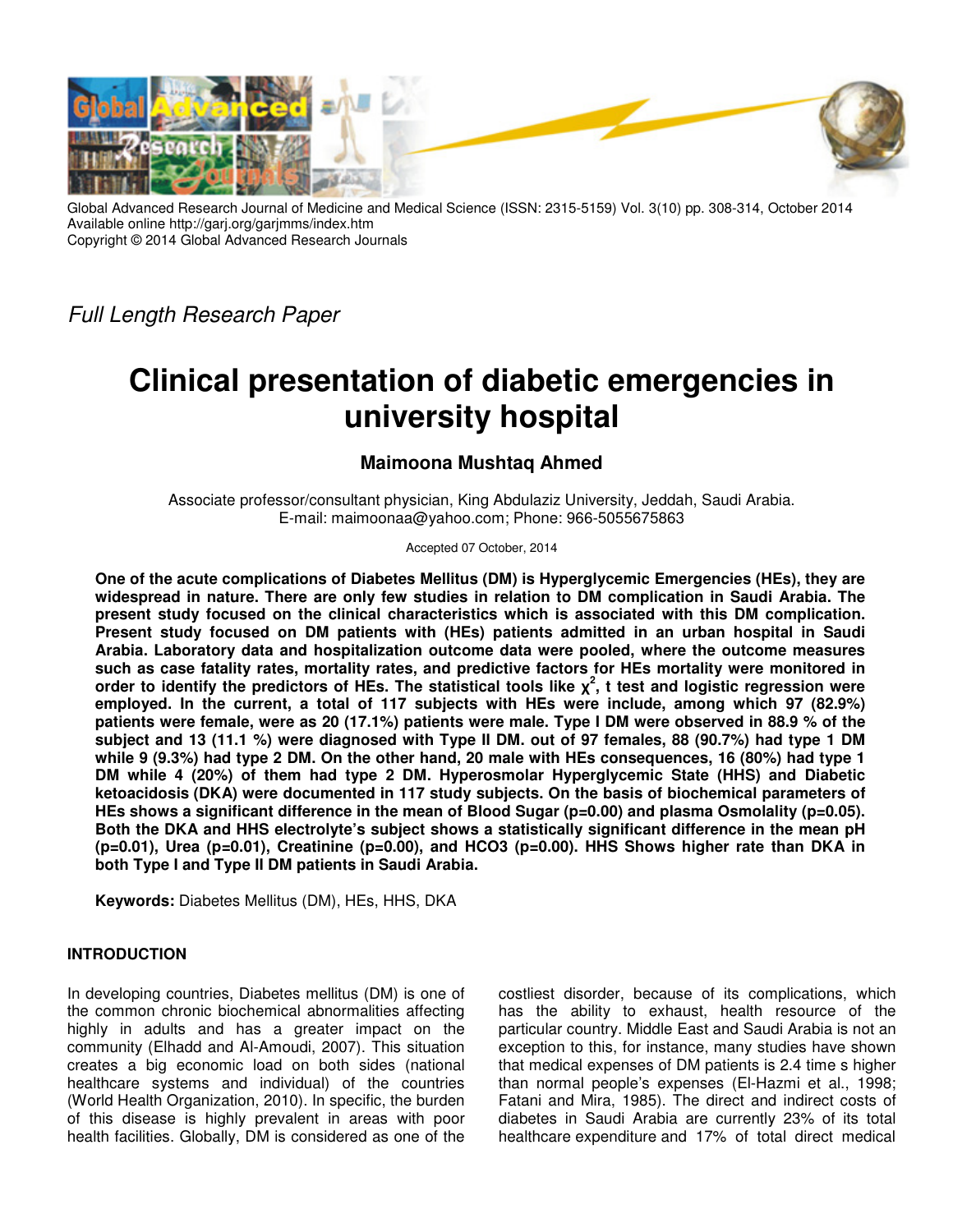service costs, totalling over US\$1.3 billion/year (Al Rubeaan, 2010). In Saudi Arabia peoples with DM spend ten time more (\$3,686 vs. \$380) than the normal person (Alhowaish, 2013) and the prevalence of DM is 23.7 % in adults (Nozha et al., 2004). Earlier studies showed that the prevalence of DM is increasing, hence it is considered as the epidemic health hazard (El hadd and Al-Amoudi, 2007) and now gradually obtaining pandemic proportions.

Two major common complications of DM are Hyperglycaemic Hyperosmolar State (HHS) and Diabetic ketoacidosis (DKA), if both conditions were not properly treated it may lead to life threatening problem (Kitabchi, 1999). DKA is characterised with hyperglycaemia, hyperketonemia and metabolic acidosis which is the most prevalent HEs in DM (Otieno et al., 2005). In Saudi Arabia, the economic burden of this syndrome continue to be high and given this scenario, the impact of an increasing prevalence of DM and its' associated complications in Saudi Arabia will result in high unacceptable disease burden. In Arab countries, Hyperglycaemic emergencies are important causes of DM; therefore, aim of the present research is document the clinical, biochemical, socio-demographic, laboratory characteristics associated with DM.

#### **MATERIALS AND METHODS**

In a prospective study design, patients admitted from the Emergency unit of university to the Medical wards, Saudi Arabia were recruited for the study during the period of April 2013 to April l2014 . One hundred and seventeen samples were collected belonging to both Saudi and non-Saudi patients. Patients who were admitted in the Emergency unit and fulfilling all the criteria for hyperglycemic emergencies were included in the study. Samples were selected based on the (non-probability) sampling technique.

The data collected from the patients includes sociodemographic and clinical parameters. The clinical parameters included in the study were blood Sugar, Hemoglobin (Hb), Hematocrit (Hct), plasma glucose and electrolyte level like sodium, potassium, urea, creatinine etc. duration of DM, levels at presentation, laboratory data as well as previous treatment type prior to the admission. The detection of Ketonuria by using Ketosis was performed for the determination of the ketones.

# **Operational definitions**

The DM duration is categorized into three durations, one is DM for less than 10 years is referred to as short term duration, DM duration of 10–19 years is referred to as,

medium term duration, and DM duration of equal to 20 years is indicated as long term duration. The classification of Diabetes Ketoacidosis (DKA) referred to the presence of metabolic acidosis (bicarbonate levels of <10 mmol/L-18 mmol/L) and the presence of ketonemia or ketonuria and or blood glucose levels >13.8 mmol/L (Stoner, 2005; Kitabchi et al., 2006). Hyperosmolar Hyperglycemic State (HHS) indicated to bicarbonate levels of >18 mmol/L and plasma glucose levels of >33.3 mmol/L with or without the presence of ketonuria (Stoner, 2005; Kitabchi et al., 2006). In addition to that, patients with cardiac failure, end stage renal disease, pregnant women, dementia patients and hepatic failure were excluded from the study. An ethical approval was accomplished from the Ethics and Research committee of the University Hospital in before conducting the study.

After confirmation of the diagnosis, therapy was started using intravenous fluids and electrolytes were replaced using isotonic saline and subsequently 5% dextrose saline when a blood sugar level was less. The regular monitoring of capillary blood using glucose meter and the venous blood were also monitored at the interval of 0, 6, 12 and  $24<sup>th</sup>$  hour to compare it with glucose level. Beside this urine samples were also collected for the estimation of, glucose, nitrite, leucocytes, pH, and protein, moreover the urine output was also monitored. In laboratory analysis osmolality, the anion gap, plasma glucose, electrolytes and packed cell volume were calculated for further analysis.

# **Statistical Analysis**

The hyperglycemic emergencies were computed and compared in three age groups via- the lowest recorded age up to 34 years (Young), those who were aged between 35 – 64 years (Middle aged) and those who were aged  $= 65$  years (Elderly). Standard deviation and Mean is used for continuous variables while frequency as well as percentages for categorical variables was reported. Independent sample t-test with 95% confidence interval was utilized as suitable. P<0.05 was considered significant. Overall statistical analysis was carried out using IBM Corp. Released 2011.IBM SPSS Statistics for Windows, Version 20.0. Armonk, NY: IBM Corp.

# **RESULTS**

#### **Demographic characteristics**

Out of the 117 patients included in the study, 97 (82.9%) were female while 20 (17.1%) were males. One hundred and four subjects (88.9%) had type 1 DM and 13 (11.1%) had type 2 DM (Table 1). Of 97 females studied, 88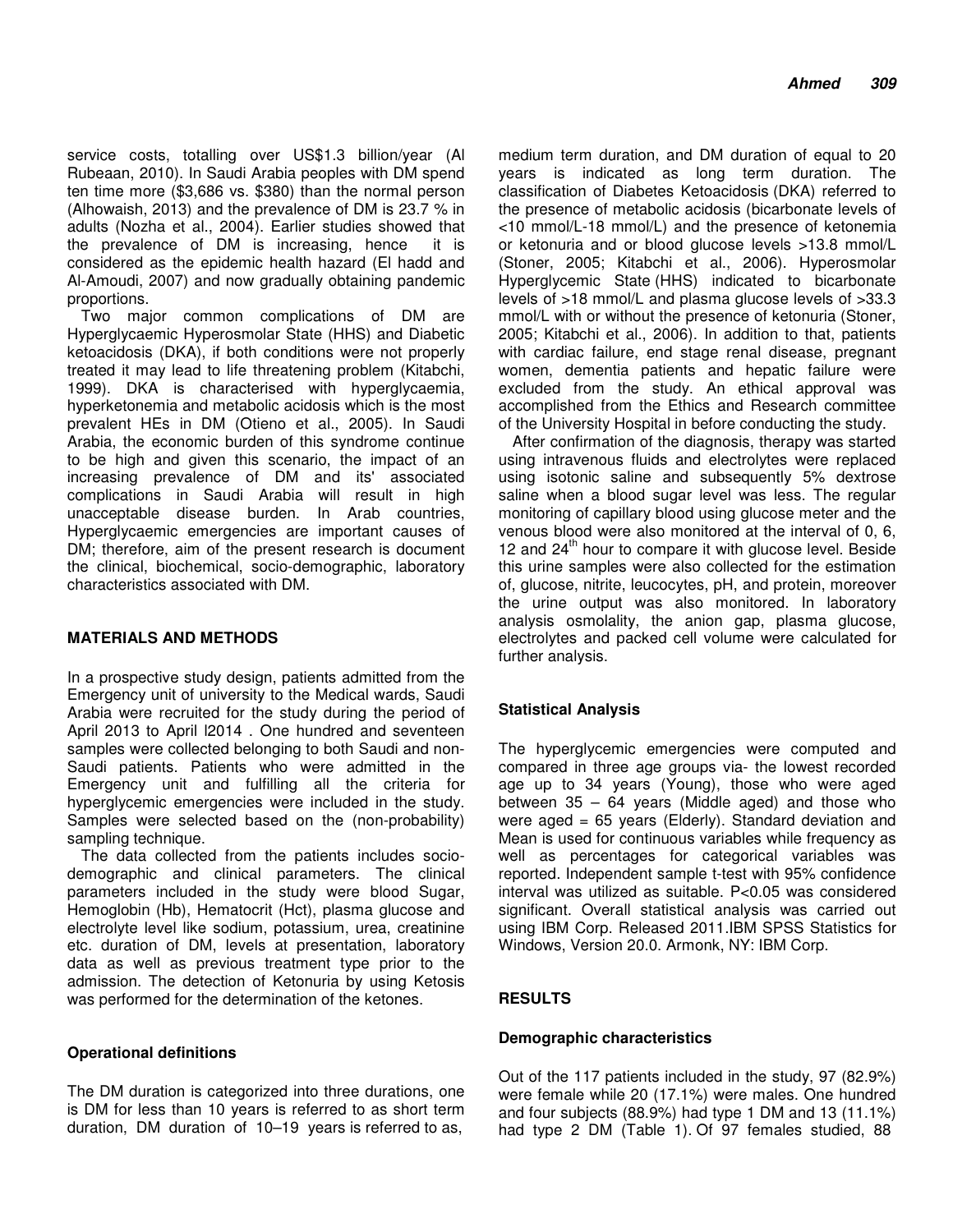**Table 1.** Demographic characteristics of the respondent

| <b>Demographic Characteristics</b> | N (%)       |  |
|------------------------------------|-------------|--|
| <b>Sex</b>                         |             |  |
| Male                               | 20(17.1)    |  |
| Female                             | 97 (82.9)   |  |
| <b>Total</b>                       | 117 (100.0) |  |
| <b>Nationality</b>                 |             |  |
| Saudi                              | 68 (58.1)   |  |
| Non-Saudi                          | 49 (41.9)   |  |
| Total                              | 117 (100.0) |  |
| Age group                          |             |  |
| $\epsilon = 34$ (Young)            | 101 (86.3)  |  |
| 35-64 (Middle aged)                | 14 (12.0)   |  |
| >=65 (Elderly)                     | 2(1.7)      |  |
| <b>Total</b>                       | 117 (100.0) |  |
| <b>Duration of DM</b>              |             |  |
| <10 yrs. (Short term duration)     | 85 (72.6)   |  |
| 10-19 yrs. (Medium term duration)  | 29 (24.8)   |  |
| >=20 yrs. (Long term duration)     | 3(2.6)      |  |
| Total                              | 117 (100.0) |  |
| Hyperglycemic groups               |             |  |
| <b>DKA</b>                         | 97 (82.9)   |  |
| <b>HHS</b>                         | 20 (17.1)   |  |
| Total                              | 117 (100.0) |  |

DKA= Diabetic Ketoacidosis, HHS= Hyperosmolar Hyperglycemic State

**Table 2.** Hyperglycemic groups by DM type

| DM type | Hyperglycemic groups | $N(\%)$     |
|---------|----------------------|-------------|
| Type 1  | <b>DKA</b>           | 91 (87.5)   |
|         | <b>HHS</b>           | 13(12.5)    |
|         | <b>Total</b>         | 104 (100.0) |
| Type 2  | <b>DKA</b>           | 6(46.2)     |
|         | <b>HHS</b>           | 7(53.8)     |
|         | Total                | 13 (100.0)  |

DKA= Diabetic Ketoacidosis, HHS= Hyperosmolar Hyperglycemic State

(90.7%) had type 1 DM while 9 (9.3%) had type 2 DM. On the other hand, among 20 male subjects participated in the present study, 16 (80%) had type 1 DM while 4 (20%) of them had type 2 DM (Table 2). The Eighty five (72.6%) patients had DM for less than 10 years duration while 29 (24.8%) of the patients has had DM for 10-19 years duration. and 3 (2.6%) of the patients had DM for more than 20 years duration. According to the type of diabetes mellitus, below distribution of subjects was illustrated in Figure 1.

Among the Hyperglycemic patients (grouped by DN type), the prevalence of DKA was higher in Type I whereas in HHS, the prevalence of Type II was higher. (Table 2)

In the comparison between male and female of DKA and HHS among 117 subjects, 35 % of the males were affected with HHS and 65% with DKA, whereas 13.45 of the females were affected by HHS and 86% with DKA.

Out of 117 patients, 104 subjects with Type 1 DM, 86.5% of the patient's showed a clinical symptom of Nausea followed by 90 (86.5%) patients with vomiting, 85 (81.7%) patients with abdominal pain and 32 (30.8%) patients with Dizziness. Among the 13 patients of Type 2 DM, 9 (69.2%) patients with Nausea followed by 9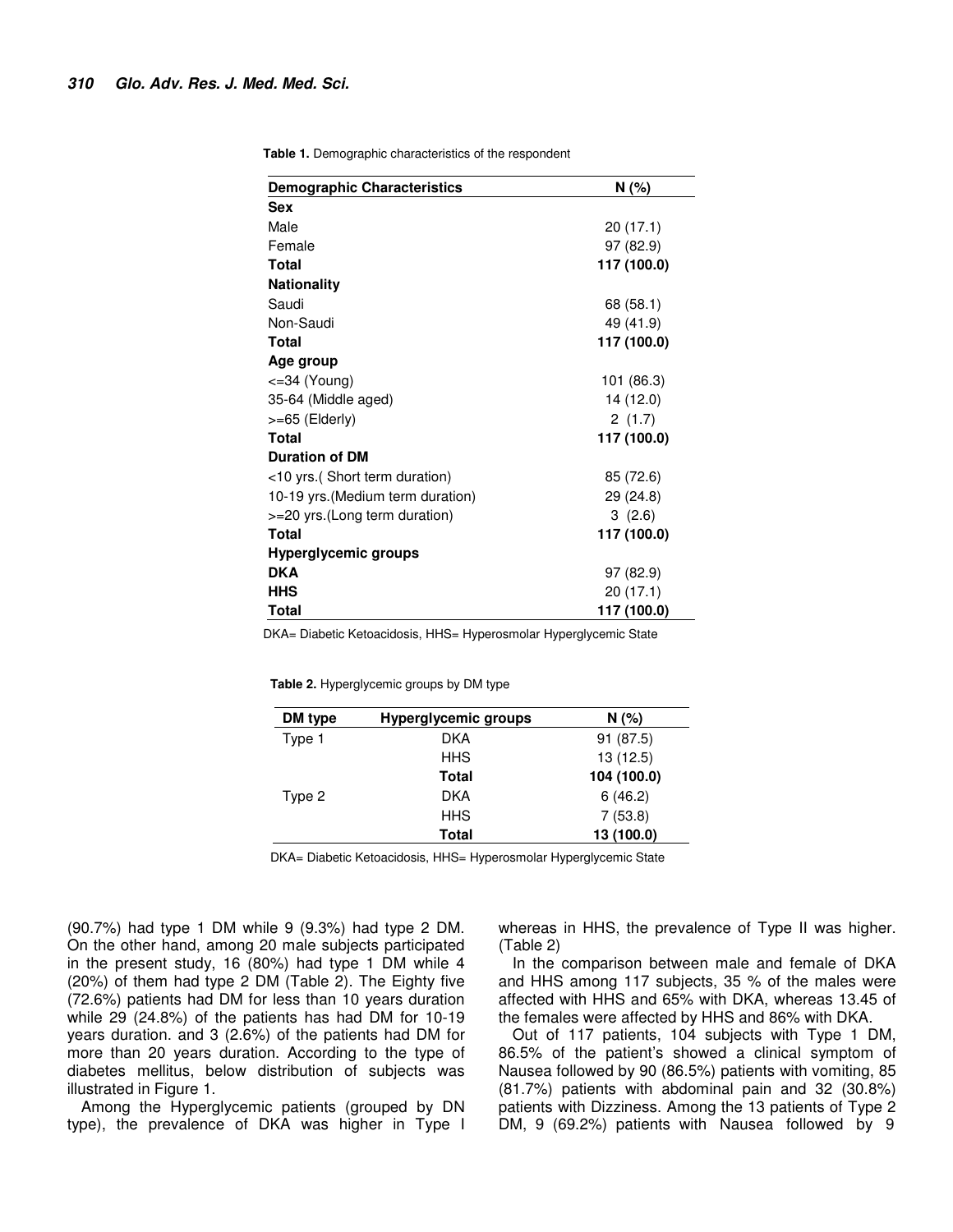| <b>Hyperglycemic groups</b> | <b>Sex</b>    |                 |  |
|-----------------------------|---------------|-----------------|--|
|                             | Male $(n=20)$ | Female $(n=97)$ |  |
|                             | $n$ (%)       |                 |  |
| <b>DKA</b>                  | 13 (65.0)     | 84 (86.6)       |  |
| <b>HHS</b>                  | 7(35.0)       | 13 (13.4)       |  |
| Total                       | 20 (100.0)    | 97 (100.0)      |  |

**Table 3.** Comparison of hyperglycemic groups between Sexes



**Figure 1.** Distribution of subjects according to the type of diabetes

(69.2%) patients with vomiting, 8 (61.5%) with Abdominal pain and 3 (23.1%) patients with Dizziness.

BI Sugar= Blood Sugar, Hb= Hemoglobin, Hct=Hematocrit, Dias BP =Diastolic Blood Pressure, Temp=Temperature, Sys BP = Systolic Blood Pressure, SD= Standard Deviation.

A comparison of means of biochemical parameters of subjects with the HEs shows a statistically significant difference in the mean BI Sugar (p=0.00) and Plasma Osmolality (p=0.05). However there was no statistical significant difference in the Temp (p=0.55), Sys BP (0.13), Diast BP (p=0.40), Pulse (p=0.92), Hct (p=0.63), and mean Hb (p=0.60) between hyperglycaemic emergencies.

The highest mean of BI Sugar of patients with HHS hyperglycaemic emergency is (46.60±11.0) while the lowest mean of BI Sugar of patients with DKA is (33.29±13.9). In HHS patients, plasma osmolality was observed which is high as (316.8±37.3l) where as in DKA had the lowest mean Plasma osmolality is (304.9±21.8). When the mean of Hb was compared, the HHS  $(12.9 \pm 2.2)$  had the lowest than the DKA  $(14.9 \pm 16.8)$ , patients. The mean Hct for HSS (39.5±9.4) detected to be lowest than DKA (44.1±42.4). Mean Temp was

highest in patients with DKA (37.4±6.6) while the lowest mean Temp was documented in patients with HHS (36.5±0.3). The mean pulse was higher in patients with HHS (116.3±26.0), while patients with DKA had the lowest mean pulse (115.8±20.8). HHS had the highest mean Sys BP with (130.4±34.6) and DKA had the lowest mean Sys BP with (122.0±19.0). Mean Diast BP was reported to be higher in patients with HHS (75.1±27.0) while the lowest mean Diast BP was documented in patients with DKA (71.7±13.4).

DKA= Diabetic Ketoacidosis, HHS= Hyperosmolar Hyperglycaemic State, Na= Sodium, K= Potassium, HCO3=Bicarbonate, SD=Standard Deviation.

The range of electrolytes of the patients between DKA and HHS shows a statistically significant difference in the mean pH  $(p=0.01)$ , Creatinine  $(p=0.00)$ , Urea  $(p=0.01)$ and HCO3 (p=0.00). However, there was no statistically significant difference in the mean Sodium (p=0.10) and Potassium (p=0.64) between hyperglycaemic emergencies.

The mean pH of HHS patients is (7.3±0.1) where as DKA patients had the lowest mean pH is (7.2±0.1). Patients with HHS hyperglycaemic emergency had the highest mean Creatinine (176.2±145.4) while patients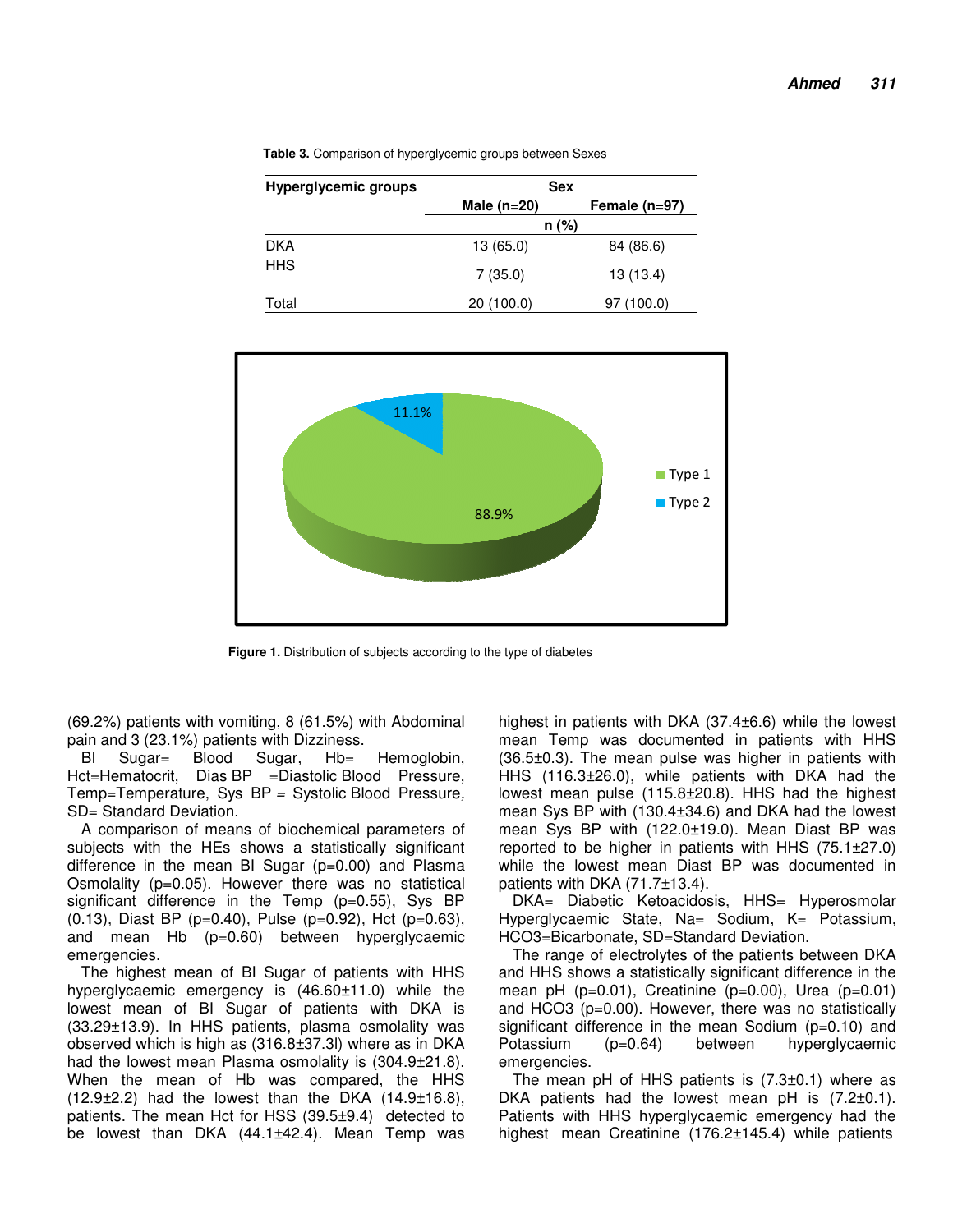| <b>Clinical symptoms</b> |       | <b>Types</b> |                   |
|--------------------------|-------|--------------|-------------------|
|                          |       | Type1        | Type <sub>2</sub> |
|                          |       | $n (\%)$     |                   |
|                          | Yes   | 90(86.5)     | 9(69.2)           |
| Nausea                   | No    | 14 (13.5)    | 4(30.8)           |
|                          | Total | 104 (100.0)  | 13 (100.0)        |
|                          | Yes   | 90(86.5)     | 9(69.2)           |
| Vomiting                 | No    | 14 (13.5)    | 4(30.8)           |
|                          | Total | 104 (100.0)  | 13 (100.0)        |
|                          | Yes   | 85 (81.7)    | 8(61.5)           |
| Abdominal pain           | N٥    | 19 (18.3)    | 5(38.5)           |
|                          | Total | 104 (100.0)  | 13 (100.0)        |
|                          | Yes   | 32(30.8)     | 3(23.1)           |
| <b>Dizziness</b>         | No    | 72 (69.2)    | 10 (76.9)         |
|                          | Total | 104 (100.0)  | 13 (100.0)        |

**Table 4.** Comparison of Clinical symptoms with types of DM

**Table 5.** Comparison of means of biochemical parameters of subjects with Hyperglycemic Emergencies

| <b>Parameter</b>  | $DKA$ (n=97)<br><b>Mean±SD</b> | $HHS$ (n=20)<br><b>Mean±SD</b> | t-value | P-value  |
|-------------------|--------------------------------|--------------------------------|---------|----------|
| <b>BI</b> Sugar   | $33.2 \pm 13.9$                | $46.6 \pm 11.0$                | $-4.03$ | $0.00**$ |
| Hb                | $14.9 \pm 16.8$                | $12.9 + 2.2$                   | 0.53    | 0.60     |
| Hct               | $44.1 + 42.4$                  | $39.5 + 9.4$                   | 0.49    | 0.63     |
| Temp              | $37.4 \pm 6.6$                 | $36.5 \pm 0.3$                 | 0.60    | 0.55     |
| Pulse             | 115.8+20.8                     | $116.3 \pm 26.0$               | $-0.10$ | 0.92     |
| Sys BP            | 122.0±19.0                     | $130.4 \pm 34.6$               | $-1.54$ | 0.13     |
| Diast BP          | 71.7±13.4                      | $75.1 \pm 27.0$                | $-0.85$ | 0.40     |
| Plasma Osmolality | $304.9 \pm 21.8$               | 316.8±37.3                     | $-1.94$ | $0.05*$  |

**\*\* P<0.01; \* P<0.05**

**Table 6.** Electrolytes of subjects in various Hyperglycaemic groups

| <b>Parameter</b> | $DKA$ (n=97)<br><b>Mean±SD</b> | $HHS$ (n=20)<br><b>Mean±SD</b> | t-value  | P-value   |
|------------------|--------------------------------|--------------------------------|----------|-----------|
| рH               | $7.2 \pm 0.1$                  | $7.3 + 0.1$                    | $-2.72$  | $0.01**$  |
| Creatinine       | 101.5±47.4                     | 176.2±145.4                    | $-4.15$  | $0.00**$  |
| Urea (mmol/L)    | $8.0 + 7.2$                    | $13.1 \pm 10.9$                | $-2.62$  | $0.01***$ |
| Na (mmol/L)      | $131.9 + 5.4$                  | 129.6±6.0                      | 1.67     | 0.10      |
| $K$ (mmol/L)     | $4.5 \pm 0.9$                  | $4.6 + 1.1$                    | $-0.47$  | 0.64      |
| $HCO3$ (mmol/L)  | $13.5 \pm 2.2$                 | $23.2 + 5.6$                   | $-13.03$ | $0.00**$  |

**\*\* P<0.01; \* P<0.05**

with DKA had the lowest mean Creatinine (101.5±47.4). The mean Urea of Patients with HHS had the highest  $(13.1\pm10.9)$  and DKA had the lowest  $(8.0\pm7.2)$ . The HHS's mean of sodium in patients was low (129.6±6.0) where as the DKA had an high sodium of (131.9±5.4).

Patients with HHS had the high potassium (4.6±1.1) while patients with DKA had the lowest mean Potassium  $(4.5\pm0.9)$ . The HSS patients has the highest mean HCO<sub>3</sub> of (23.2±5.6) during the patients with DKA had the lowest mean  $HCO<sub>3</sub>$  (13.5 $\pm$ 2.2) (Table 6).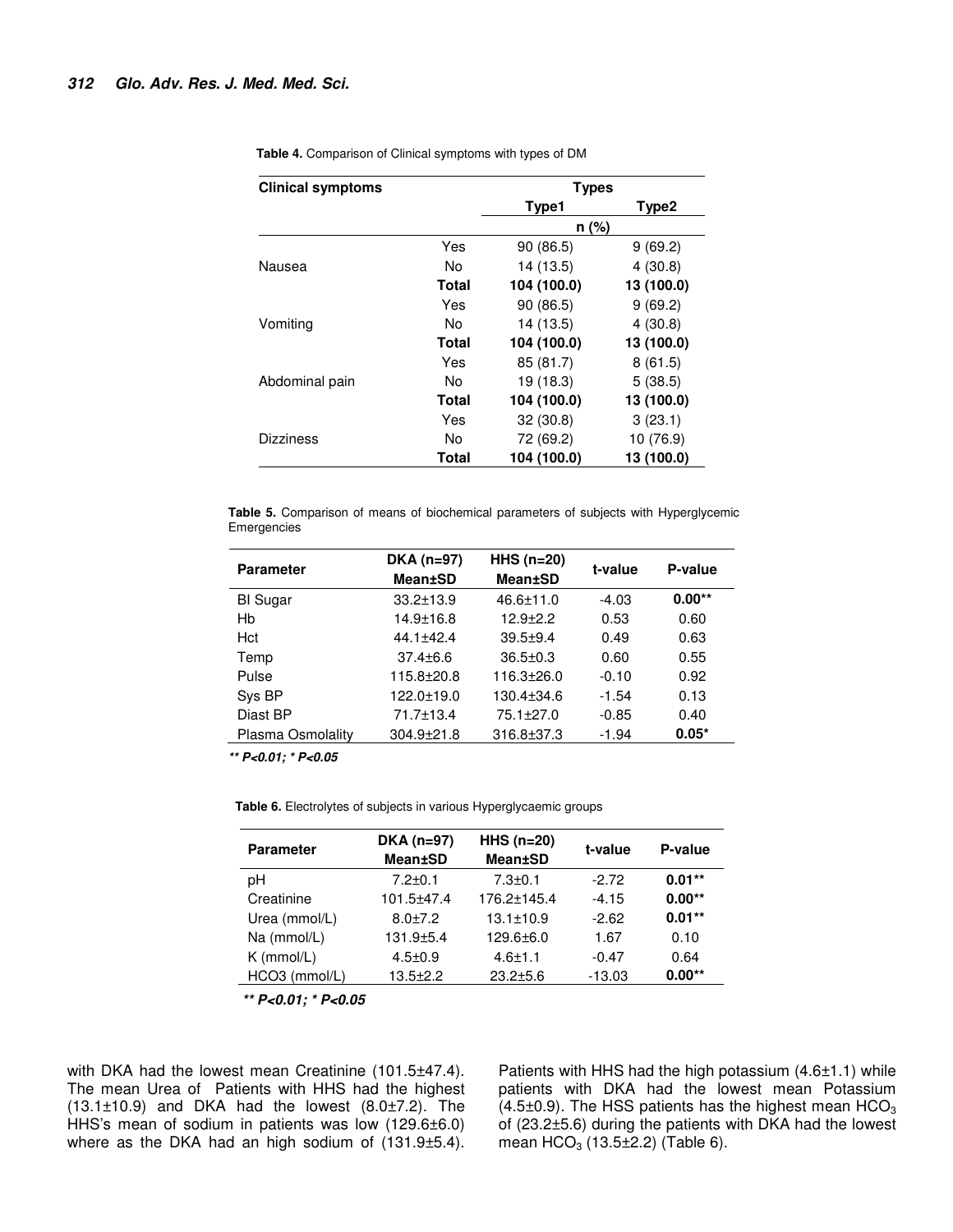#### **DISCUSSION**

DM is a metabolic disorder which is characterised by the presence of Hyperglycaemia due to the impairment in the insulin secretion or action. The overall prevalence of DM in Saudi Arabia was 23.7%, with the adjusted age prevalence of 21.9% (Nozha et al., 2004). The Worldwide severity and prevalence of DKA vary significantly (HS, 2005). The prevalence of type I diabetes in Saudi differ from western countries (Kulayat, 2001). In the current study, the prevalent of DKA is higher in Type I DM and HHS in Type II DM. A Similar pattern was observed in the previous study where 67.2% DKA was diagnosed in type I DM (Salman et al., 1991). In the current study the prevalence DM is higher in males when comparing to that of females. A Similar gender base prevalence is document in the previous studies (El-Hazmi et al., 1995). Moreover, the result of other studies representing Saudi population depicts the higher frequency of DKA in females (Yousuf, 1994). In the contradictory study by Balasubramanyam et al., (1999) shows an equal ratio of DM in Saudi Arabia. Perhaps it is known that the general life expectancy of male is lesser than females. Many studies from Saudi shows that 55% - 77% of DM patients are suffering from DKA (Kulayat, 2001). Previous studies which focused on DM and its implication influences the awareness in health care centres, these study reports were especially from developing countries (Akbar, 2000).

The clinical symptoms like Nausea, vomiting, abdominal pain and Dizziness were seen in both types of DM; perhaps these symptoms were significantly higher in Type I DM. Even though there are a considerable number of patients with the symptoms in both types of DM, there are a small number of patients representing without any clinical symptoms in both types of DM. A few studies reported that clinical pattern in type I DM in Saudi where DKA is most prevalent (Kalaylat and Narchi, 2001) Nausea, vomiting and abdominal pain (86%, 86%, 81% respectively) were frequent in type I DM. thus by creating the awareness among public and health care centers in relation to these symptoms and the possibility of DM and the routines analysis (blood sugar and urine) when encountering these symptoms may decrease the severity and prevalence of DKA (Roche et al., 2005).

In the current study among biochemical parameters such as blood sugar and plasma Osmolality shows a significant difference between DKA and HHS. Blood sugar declines in peoples with Type II diabetics patients due to impairment in the production of insulin. Electrolytic imbalance was the major consequence in the DKA and HHS conditions. In the present study the biochemical parameters recorded were pH, K (mmol/L), HCO3 (mmol/L), Creatinine, Urea (mmol/L), and Na (mmol/L). These biochemical parameters were significantly higher (P-0.01) for pH, Creatinine, Urea (mmol/L) in HHS when comparing to DKA. Electrolyte

imbalance in HHS was most prevalent than DKA in the present study. The bicarbonate level plays a significant role in determination of DKA. After analysing risk and benefits in bicarbonate therapy, there is a clear indication that it should be used only for hyperkalemia (Matz, 1977). Another study shows that in the presence of bicarbonate there is a delayed metabolism of Ketoanion, perhaps there is no significant difference between bicarbonate and non bicarbonate groups (Hale and Crase, 1984). In HE treatment by using hydration and insulin the rapid decrease in potassium level is resulted, which enable it to re-enters in the intracellular compartments (Kitabchi et al., 2001).

In the comparison between DKA and HSS, present study shows that DKA's respondents is 18% whereas 35% was observed in HSS. Our findings are in consonance with the general findings of higher case fatality rates of HHS compared with those of DKA Chung et al., 2006; MacIsaac et al., 2002. In fatal outcomes of HEs report some of the predictive factors like low duration of DM diabetes foot ulceration, being an elderly person, and sepsis. In the present report interpreted the classification of type 1 and type 2 DM, the report does not performed the assessment of C-Peptide levels.

# **CONCLUSION**

In Saudi Arabia still HE remains as the primary cause with Diabetes Mellitus. HE prognostic factors are readily modifiable so it is the focus points of health care providers. To conclude in present study adds knowledge on the increasing burden of DM in Saudi Arabia. The present study provides a clear understanding of the biochemical parameters in patients in the emergency care with hyperglycaemic emergencies. The findings of the present study revealed that the blood sugar and plasma Osmolality were higher in HHS patients than patients with DSK and similar pattern were observed in electrolytes. Thus in order to reduce the risk of HHS and DKA, Saudi Arabian health care facilities should introduce a comprehensive and continuous service to reduce the risk and complications of DM. In addition, the present study has provided the pattern of HEs in Saudi Arabia. Thus, prevention of DM's macro and micro vascular complications is important part for the future public health strategy in Saudi Arabia.

#### **REFERENCES**

- Akbar DH A-GA (2000). Common causes of admission in diabetes. Saudi. Med. J. 21:539–542.
- Al Rubeaan K (2010). Diabetes tsunami in the Gulf states: why, what to do. In: Presented at International Diabetes Summit. Dubai.
- Alhowaish KA (2013). Economic costs of diabetes in Saudi Arabia. Fam community Med.  $20(1):1 - 7$ .